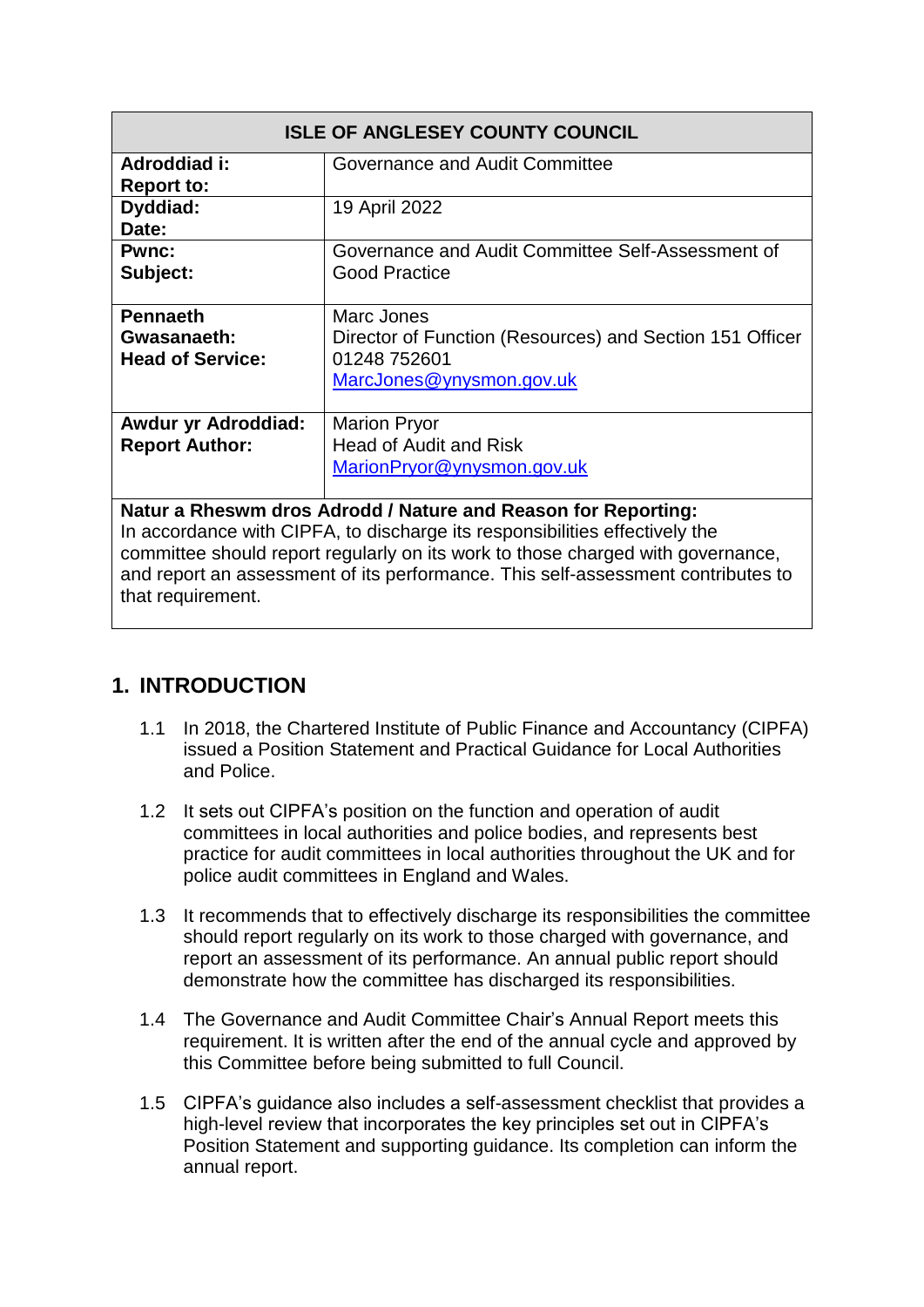- 1.6 The self-assessment can also be used to support the planning of the audit committee work programme and training plans.
- 1.7 A panel consisting of the Chair, Vice-Chair and lay member of the Committee, along with the Head of Audit & Risk and Principal Auditor, conducted a self-assessment on 16 March 2020, a week prior to lockdown. Due to the implementation of the Council's 'Strategy for Committee Meetings' during the emergency, the self-assessment was not shared with the Committee at that time.
- 1.8 The Head of Audit & Risk has reviewed and refreshed the self-assessment to ensure it remains accurate, and the outcome follows.

### **2. RECOMMENDATION**

- 2.1 That the Governance and Audit Committee:
	- notes the reviewed and refreshed self-assessment, and
	- approves the improvements suggested.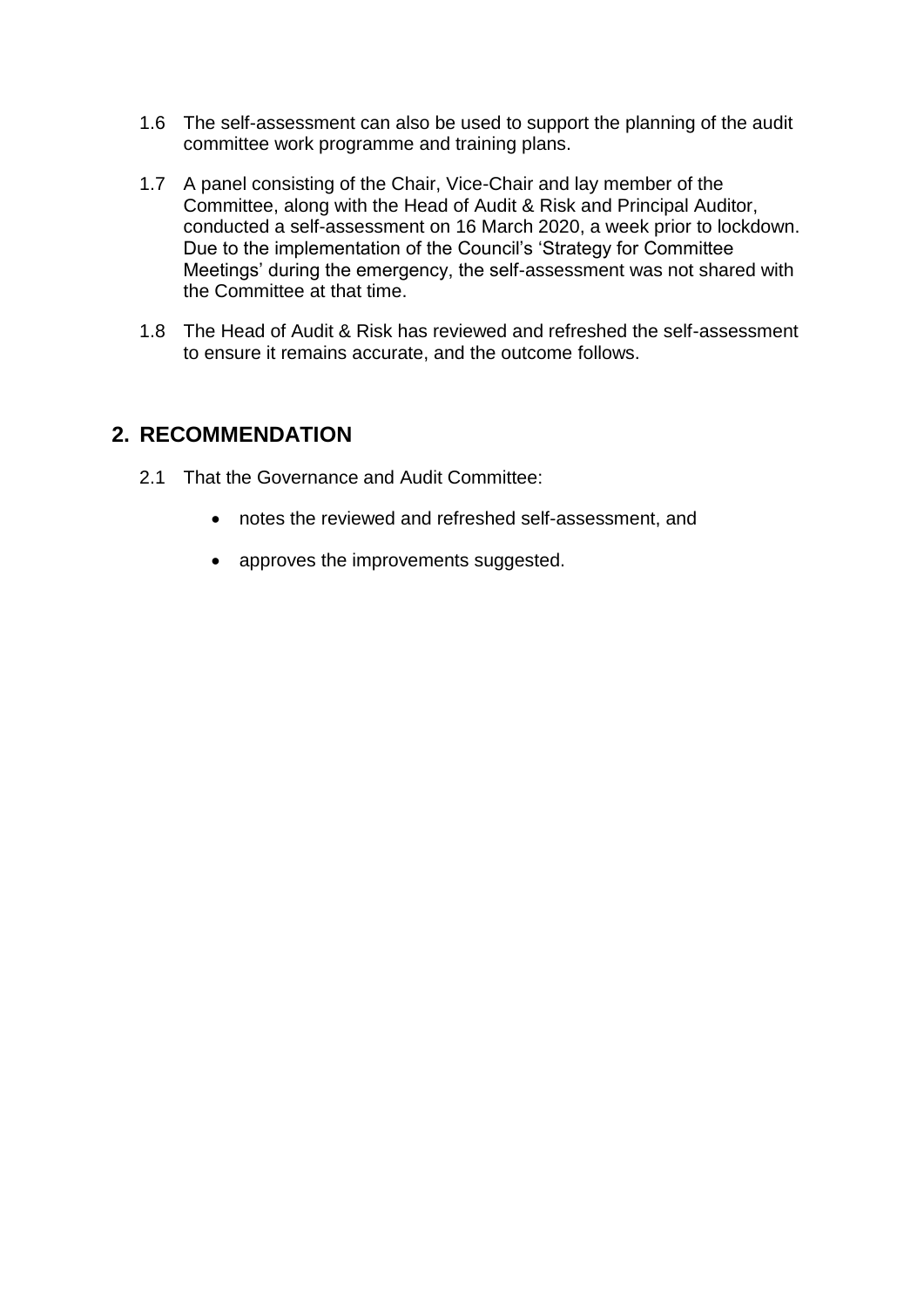

# **GOVERNANCE & AUDIT COMMITTEE – SELF-ASSESSMENT OF GOOD PRACTICE APRIL 2022**

## **Marion Pryor BA MA CMIIA CPFA, Head of Audit & Risk**

**, Head of Audit & Risk** [MarionPryor@YnysMon.gov.uk](mailto:MarionPryor@YnysMon.gov.uk)

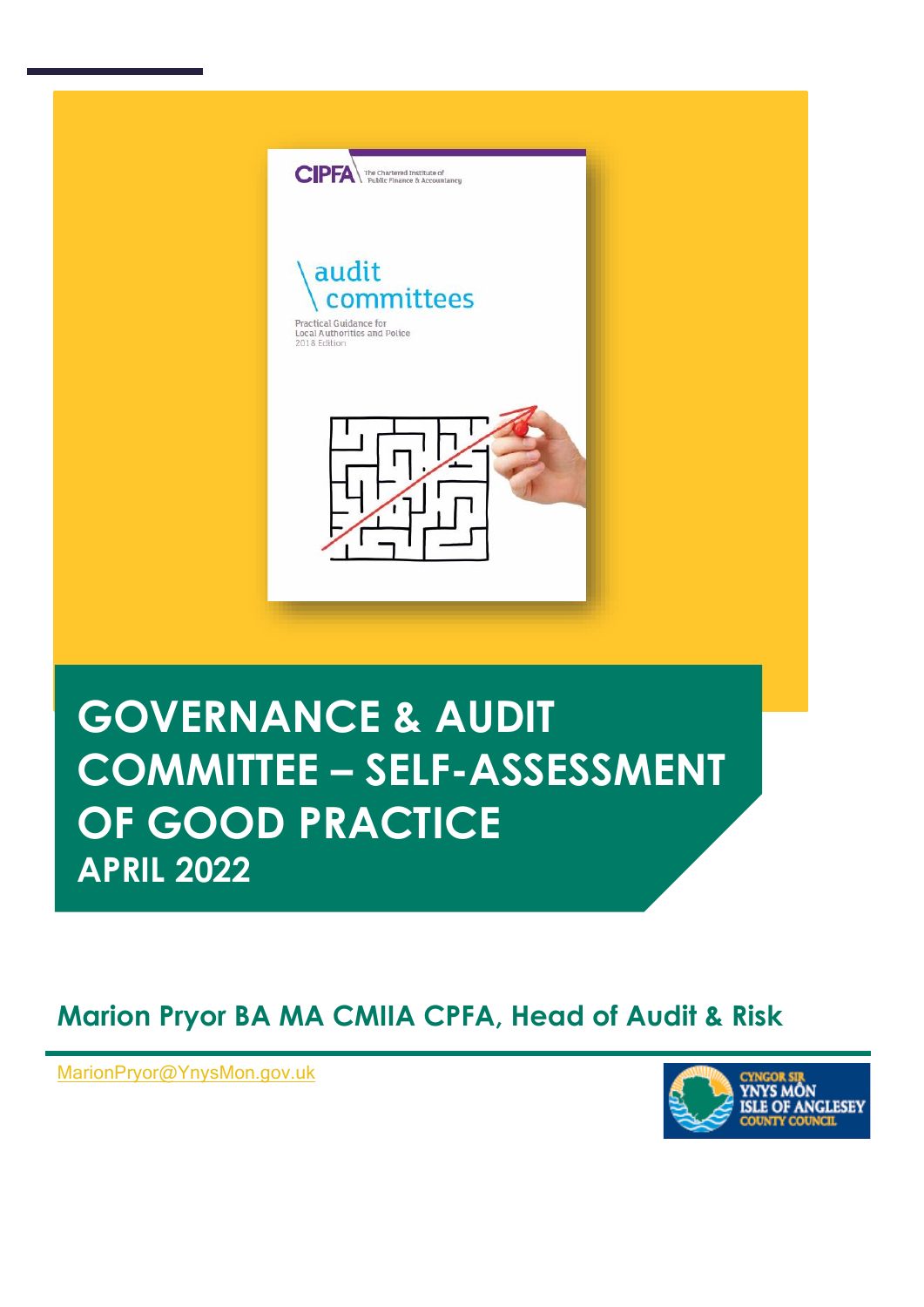## **TABLE OF CONTENTS**

| <b>INTRODUCTION</b>                                                                          |    |
|----------------------------------------------------------------------------------------------|----|
| SELF-ASSESSMENT OF GOOD PRACTICE FINDINGS THE RESERVE TO A SECTION OF GOOD PRACTICE FINDINGS |    |
| Audit committee purpose and governance                                                       |    |
| The core functions of an audit committee                                                     |    |
| Membership and support                                                                       | .5 |
| <b>Effectiveness of the committee</b>                                                        | 6  |
| CONCLUSION AND AREAS IDENTIFIED FOR IMPROVEMENT                                              |    |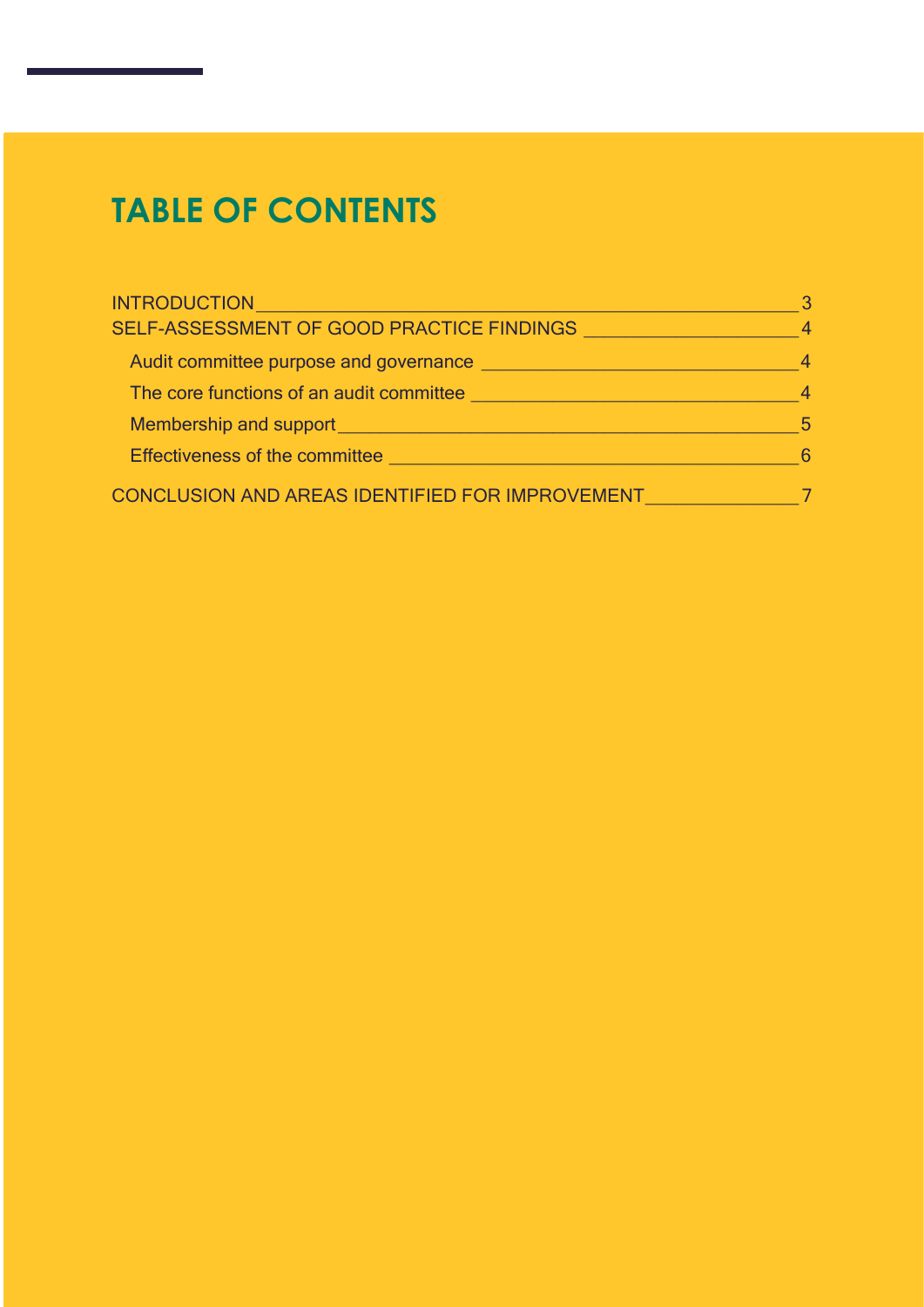## <span id="page-4-0"></span>**INTRODUCTION**

- 1. This self-assessment of good practice was undertaken in March 2020 by a panel consisting of the Chair and Vice Chair of the Governance and Audit Committee, a lay member, the Head of Audit and Risk and the Principal Auditor, and refreshed in March 2022 by the Head of Audit and Risk.
- 2. It provides a high-level review that incorporates the key principles set out in the Chartered Institute of Public Finance and Accountancy's (CIPFA's) Position Statement and the associated guidance.
- 3. Where an audit committee has a high degree of performance against the good practice principles, then it is an indicator that the committee is soundly based and has in place a knowledgeable membership. These are the essential factors in developing an effective audit committee.
- 4. The outcome of the self-assessment has also been used to support the planning of the Governance and Audit Committee's work programme and training plans.
- 5. It will also inform the Governance and Audit Committee Chair's Annual Report.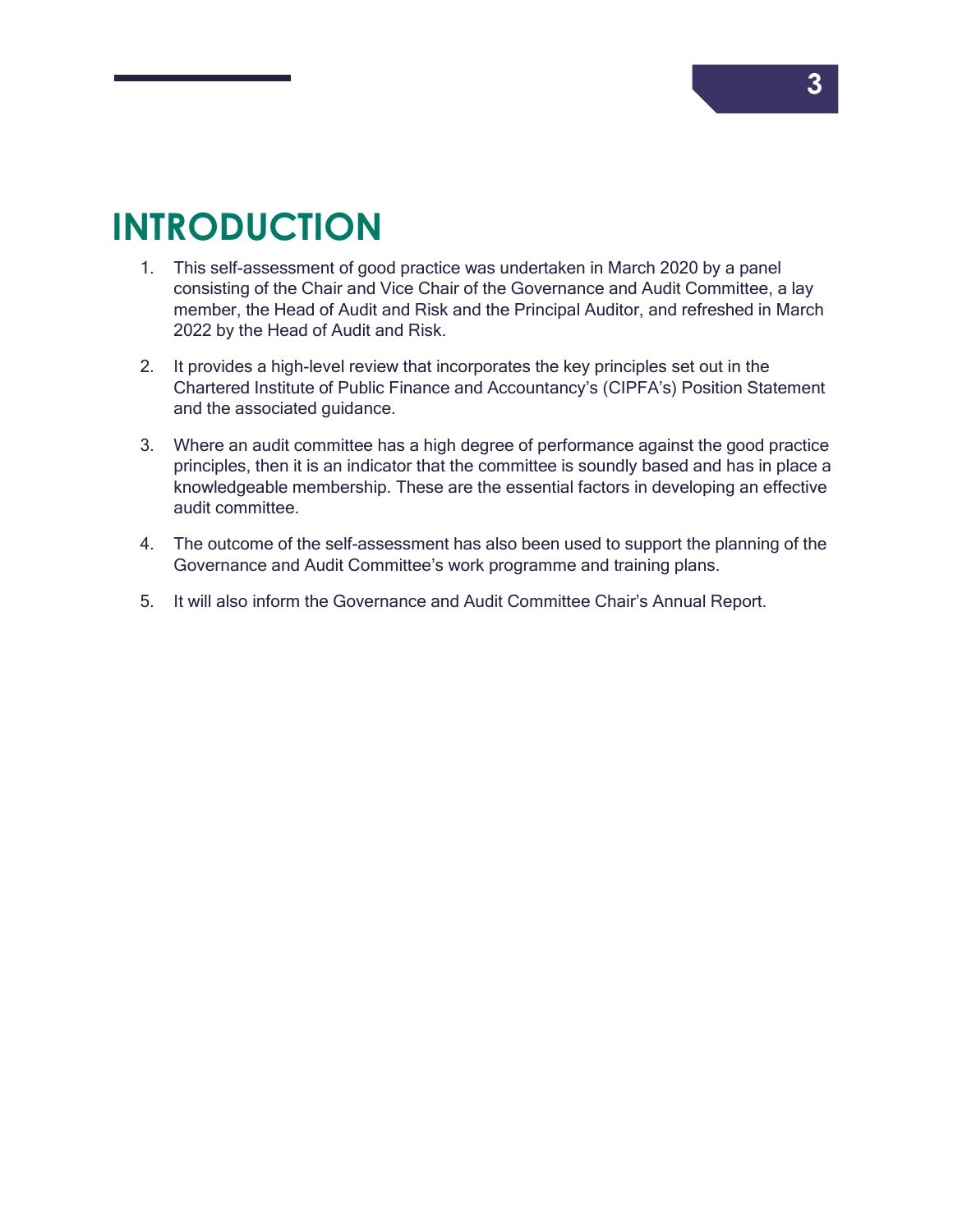## **SELF-ASSESSMENT OF GOOD PRACTICE FINDINGS**

## <span id="page-5-4"></span><span id="page-5-0"></span>**Audit committee purpose and governance**

- <span id="page-5-1"></span>6. The Council has a dedicated audit committee. The terms of reference clearly set out the purpose of the committee in accordance with CIPFA's Position Statement, which are included within the Council's Constitution, demonstrating that the role and purpose of the audit committee is understood and accepted across the authority.
- 7. The Committee provides effective support to the authority in meeting the requirements of good governance, in accordance with CIPFA's 'Delivering Good Governance in Local Government: Framework' (CIPFA/Solace, 2016).1
- 8. The Committee reports to full Council through its Annual Chair's Report, which is submitted to the Committee for comments and approval and to full Council in September each year. These arrangements to hold the committee to account for its performance are operating satisfactorily, but could be improved by conducting a more widespread assessment of its performance, and by asking individual members to assess the Committee's performance and that of themselves.

#### <span id="page-5-3"></span>Improvement Area 1:

 $\overline{a}$ 

A qualitative self-assessment will be conducted during 2022-23 to obtain feedback on the Committee's performance with those interacting with the Committee or relying on its work, including senior management and members of the Committee, to evaluate whether and how it is adding value to the organisation.

## **The core functions of an audit committee**

- <span id="page-5-2"></span>9. The Committee's terms of reference explicitly address all the core areas identified in CIPFA's Position Statement. An annual evaluation, in the form of the Annual Chair's Report, is undertaken to assess whether the Committee is fulfilling its terms of reference and that adequate consideration has been given to all core areas. As above, this could be improved by undertaking a more widespread assessment of its performance.
- 10. The Committee has considered the wider areas identified in CIPFA's Position Statement and whether it would be appropriate for the Committee to undertake them. These are included in the Committee's terms of reference and include areas such as treasury management.

<sup>1</sup> [https://www.cipfa.org/policy-and-guidance/publications/d/delivering-good-governance-in-local](https://www.cipfa.org/policy-and-guidance/publications/d/delivering-good-governance-in-local-government-framework-2016-edition)[government-framework-2016-edition](https://www.cipfa.org/policy-and-guidance/publications/d/delivering-good-governance-in-local-government-framework-2016-edition)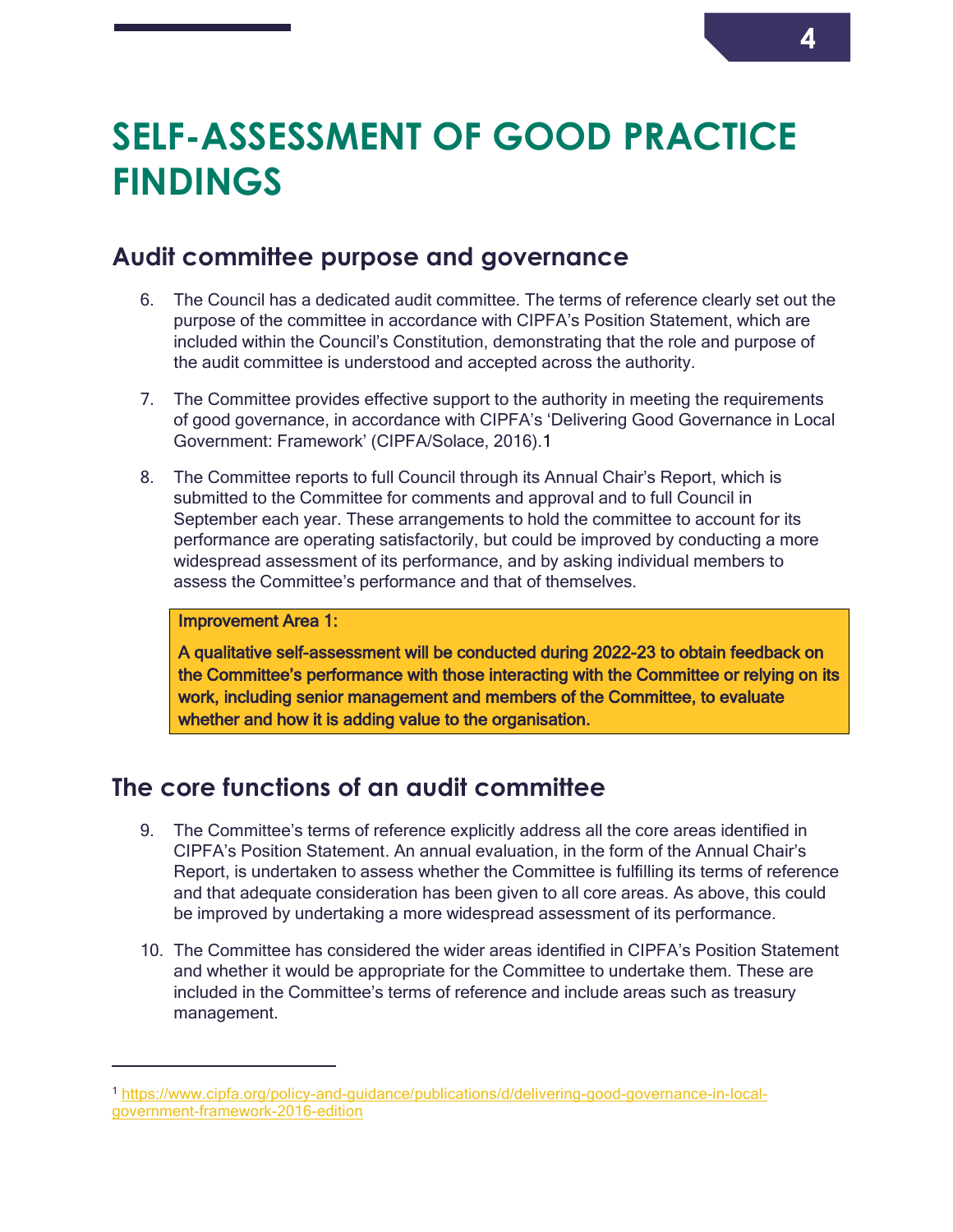11. The committee has maintained its advisory role by not taking on any decision-making powers that are not in line with its core purpose.

### **Membership and support**

- <span id="page-6-0"></span>12. The Committee has an effective structure and composition, comprised of eight elected members and one lay member, meaning that it is not unwieldy in size. It is a nonexecutive body established under the requirements of the Local Government (Wales) Measure 2011<sup>2</sup> and is a fully constituted committee of the Council operating at a strategic level. The Committee conducts its business non-politically and abides by the rules concerning political balance, in accordance with the Local Government and Housing Act 1989<sup>3</sup>.
- 13. Although the Finance Portfolio Holder is required, as far as possible, to attend all meetings of the Committee, they are not a member of the Committee, which could deter the Committee from being able to challenge or hold to account the Executive on governance, risk and control matters.
- 14. More recently, in accordance with the new composition requirements of the Local Government and Elections (Wales) Act 2021, from May 2022, one-third of the Committee members will be lay persons and two-thirds will be members of the Council. Lay members were recruited in an open and transparent way and full Council is due to approve their selection and appointment on 25 April 2022.
- 15. The lay members appointed to the committee ensure an appropriate mix of knowledge and skills among the membership. However, the membership of the Committee has not been formally assessed against the core knowledge and skills framework.

#### Improvement Area 2:

A qualitative self-assessment will be conducted during 2022-23 with individual members of the Committee to assess their own effectiveness and to identify whether there are any areas for development and training.

- 16. Arrangements are in place to support the Committee with briefings and training as part of the Council's overall induction programme, and good working relations exist with key people and organisations, including external audit, internal audit and the Section 151 **Officer**
- 17. The Committee has dedicated secretariat support. However, in contrast to the Council's scrutiny committees, it does not benefit from a dedicated Democratic Services officer assigned to it, and this should be explored.

 $\overline{a}$ 

<sup>2</sup> <https://www.legislation.gov.uk/mwa/2011/4/contents>

<sup>3</sup> <https://www.legislation.gov.uk/ukpga/1989/42/contents>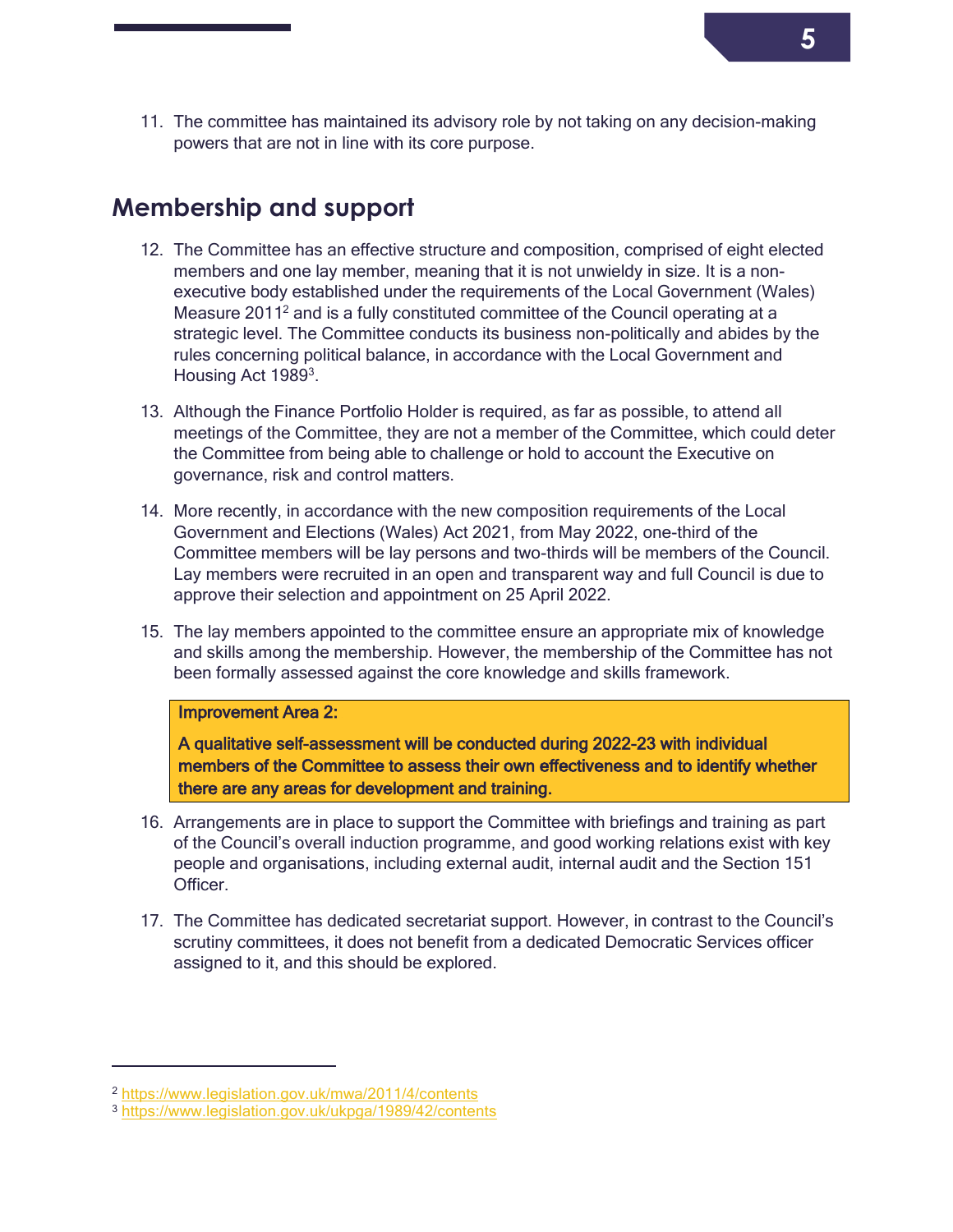Improvement Area 3:

The Council should explore whether the Governance and Audit Committee would benefit from having a dedicated Democratic Services officer assigned to it.

### **Effectiveness of the committee**

- <span id="page-7-0"></span>18. The Committee has not obtained feedback on its performance from those interacting with the Committee or relying on its work, or evaluated whether and how it is adding value to the organisation. This area could be improved. (See *Improvement Area 1)*
- 19. Meetings include a good level of discussion and engagement from all the members, along with a wide range of leaders and managers, including discussion of audit findings, risks and action plans with the responsible officers.
- 20. The Committee makes recommendations for the improvement of governance, risk and control, which the Internal Audit team monitors on its behalf.
- 21. The Committee publishes an annual report to account for its performance and to explain its work. (See [Audit committee purpose and governance\)](#page-5-4)